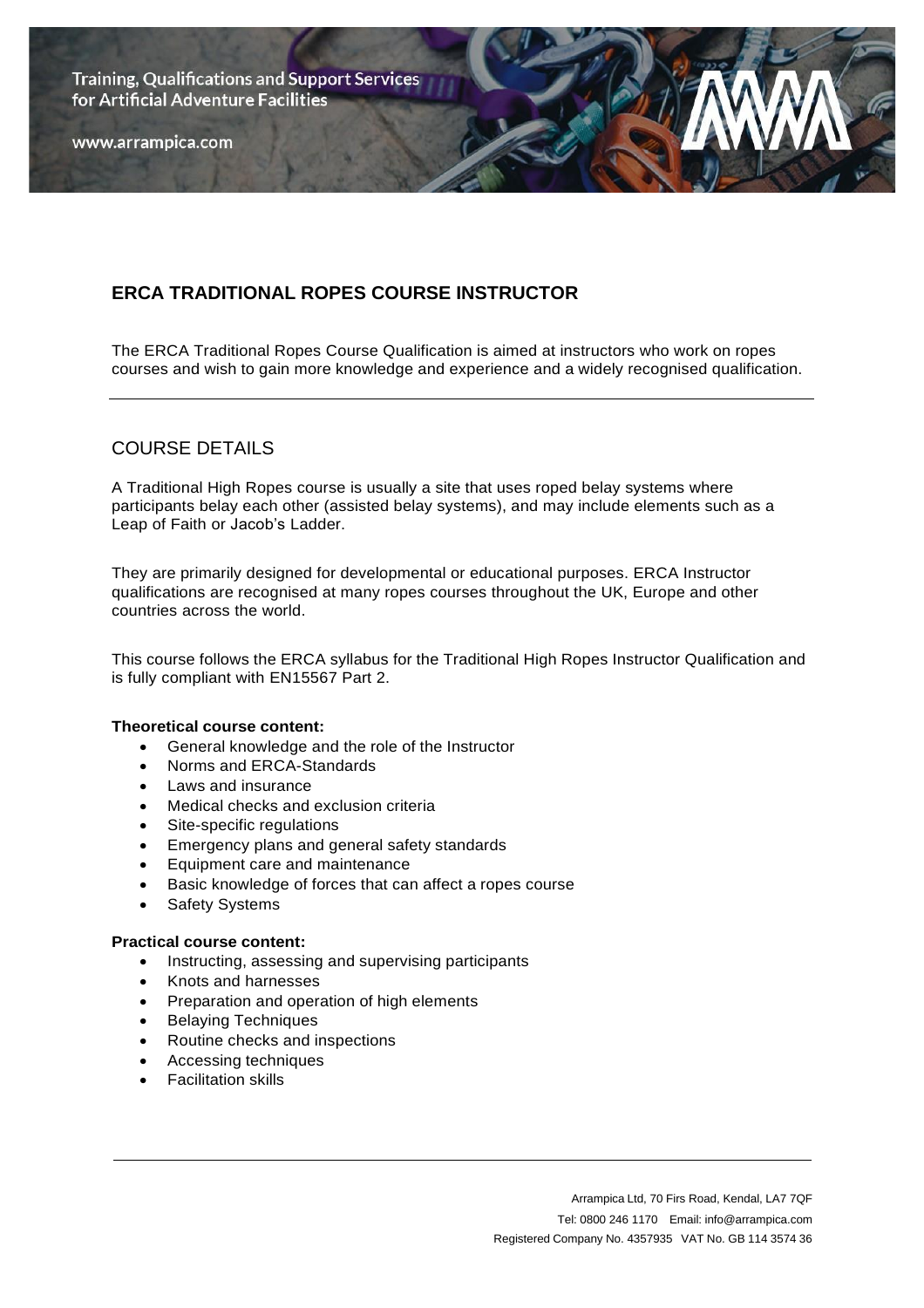**Training, Qualifications and Support Services** for Artificial Adventure Facilities

www.arrampica.com

The course consists of training and assessment, finishing with a summary practical assessment and a written multiple-choice paper.

# COURSE ASSESSMENT and OUTCOMES

Upon successfully completing the course the candidate will be issued with the ERCA certificate for Traditional Ropes Course Instructor. This certificate is valid for three years.

To re-validate the award, candidates must either attend another ERCA course, or a 1-day refresher. Revalidation can be at any time within the three years, or within a one-year grace period after the certificate validity expires.

In the unfortunate event of you failing to meet the standard required during the summary assessment, the trainer will discuss what you need to improve on and how to proceed. You then are permitted two further attempts at re-assessment on separate occasions before you would have to retake the full training element of the course. Appeal procedures are in place and details will be provided and can also found on the ERCA website.

### COURSE PRE-REQUISITES

- Participants must be of a minimum age of 18 years old
- Hold a valid First Aid certificate
- Physically fit enough to take part in a ropes course activity
- Capable of working at height
- At least one-day prior experience on a Traditional Ropes Course

#### WHAT'S INCLUDED?

- Instruction/Coaching
- Course booklet
- Equipment hire for the two days
- ERCA registration & pdf certificate on successful completion